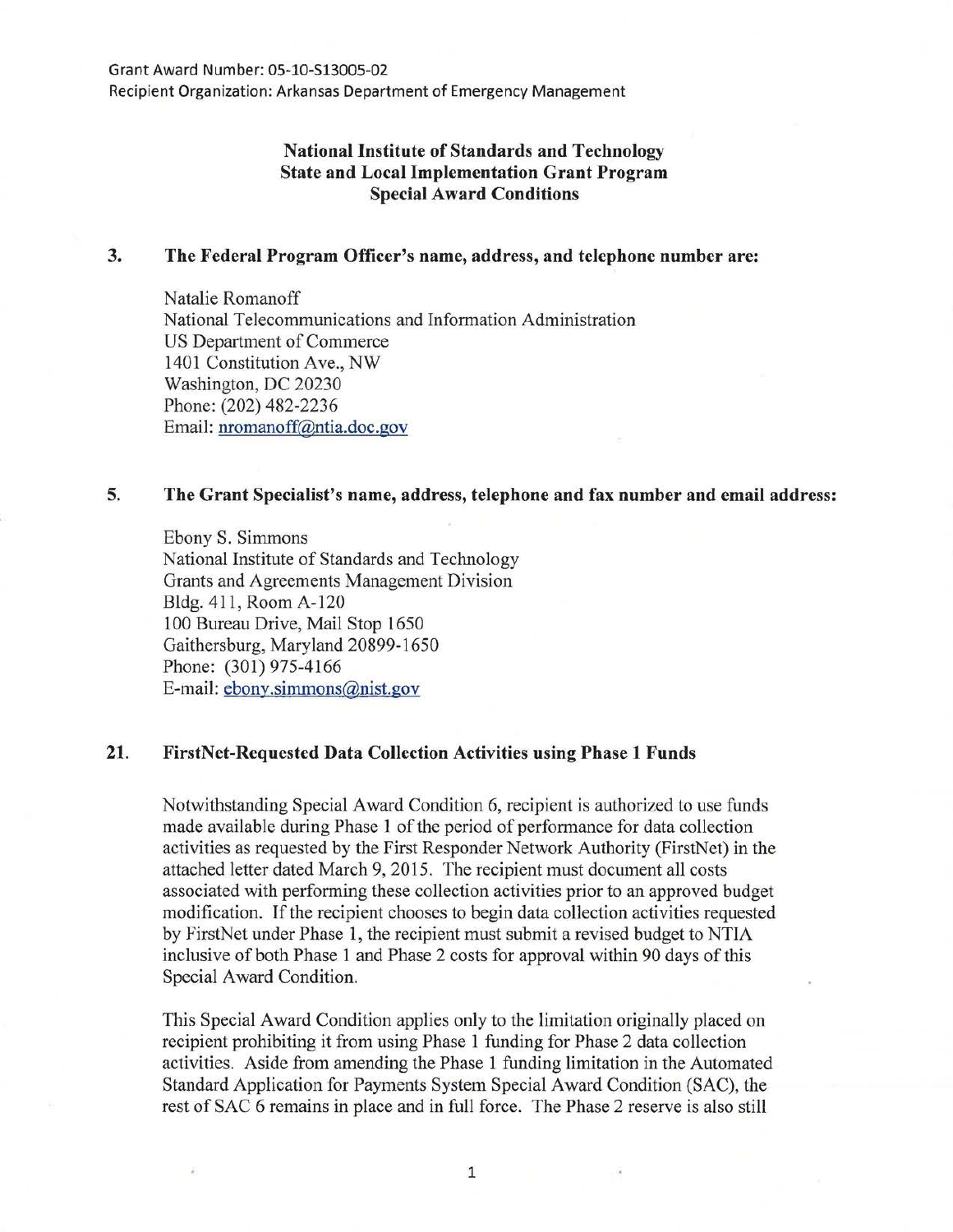#### Grant Award Number: 05-10-513005-02

Recipient Organization: Arkansas Department of Emergency Management

in place until the Grants Officer releases the 50% reserve funding through another award amendment. Additionally, recipients may not perform other data collection activities with either SLIGP or matching share funds. Such costs may be disallowed under the award.

## **22.** Memorandum of Agreement Template

Notwithstanding Section II.B of the SLIGP FFO, the recipient is no longer required to develop a MOA template by the end of the period of performance. The recipient, however, may still charge reasonable and allocable costs of developing a MOA template to the award, if the recipient determines that developing a standardized MOA is necessary to the project. If the recipient no longer will develop a MOA template, the recipient should notify NTIA in writing. If a revised budget is necessary to move funds initially budgeted for the MOA template development to another object class category, it may be done at the same time as the revised budget for FirstNet-requested data collection activities is submitted.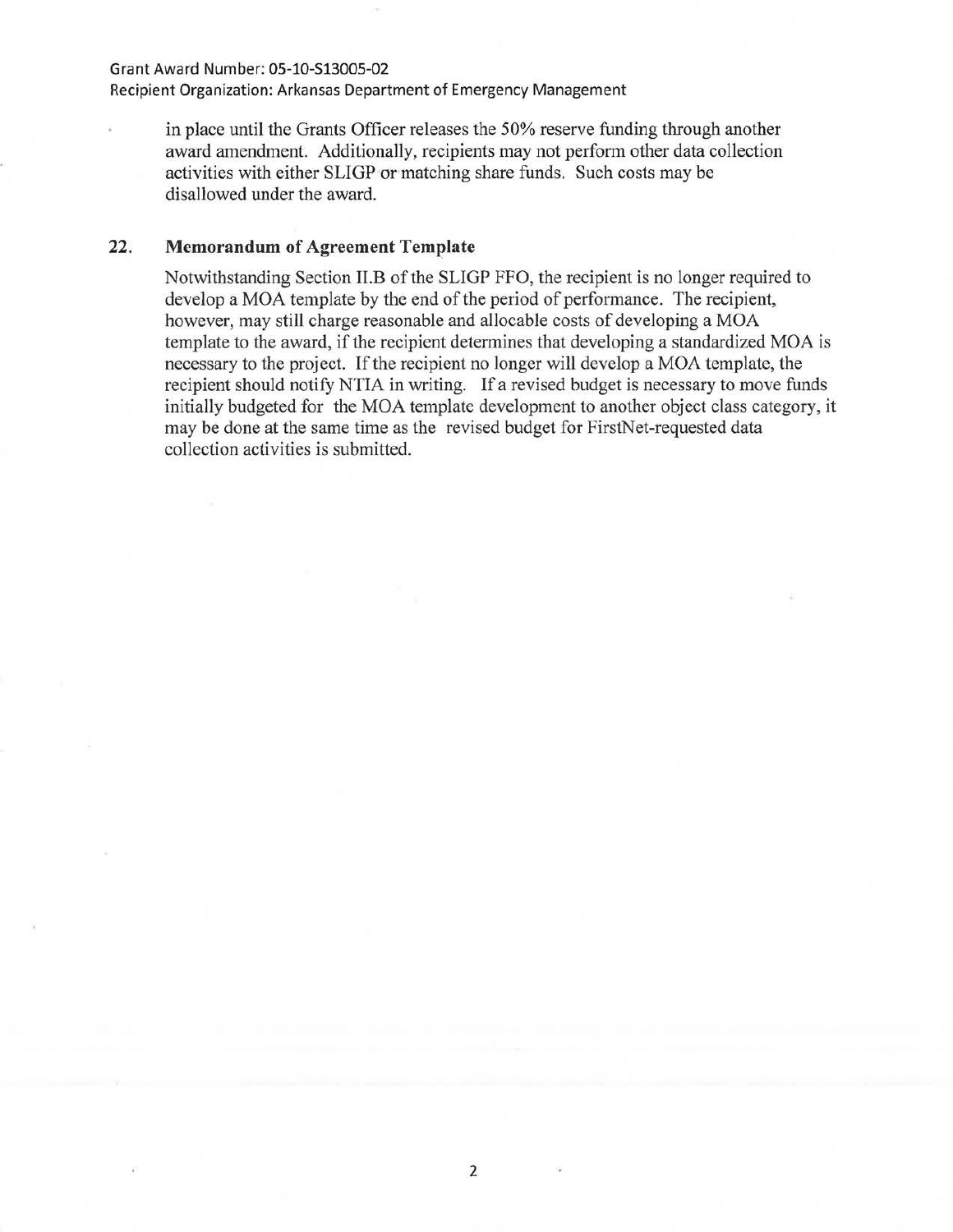

-. -~--·, -

March 9, 2015

The Honorable Lawrence E. Strickling Assistant Secretary for Communications and Information U.S. Department of Commerce 1401 Constitution Avenue, N.W. Washington, D.C. 20230

## RE: SLIGP Second Phase- Finalized Data Collection Elements

Dear Assistant Secretary Strickling:

The First Responder Network Authority (FirstNet) has confirmed its approach to data collection for the second phase of the State and Local Implementation Grant Program (SLIGP) following meetings with, and the receipt of input from, the State Single Points of Contact (SPOCs). Based on the processes and anticipated timing for the development of the Comprehensive Network Solution(s) Request for Proposal and State Plans for building, operating, and deploying the nationwide public safety broadband network, along with the feedback from many SPOCs, FirstNet has concluded that the attached data collection elements arc those that would be useful for the second phase of SLIGP and will pursue accordingly.

The attached data elements are intended to maximize the collection of stakeholder inputs for FirstNet's planning process to help shape the Nationwide Public Safety Broadband Network acquisition and ultimately the State Plans that are delivered to each Governor. In particular, FirstNet will request data from the States on five general topics:

- 1) Coverage- desired coverage areas and deployment phases
- 2) Users and Operational Areas- information on potential user base and their operational areas
- 3) Capacity Planning- information on applications and data usage
- 4) Current Providers / Procurement information on current service providers, plans, and potential barriers to adoption
- 5) State Plan Decision documentation of the process and potential barriers for State Plan decision-making

I thank you for your prompt attention to this matter and, as always, look forward to our ongoing partnership on SLIGP endeavors.

Sincerely

TJ Kennedy Acting Executive Director First Responder Network Authority

Stephen Fletcher, Associate Administrator for Public Safety  $cc:$ National Telecommunications and Information Administration